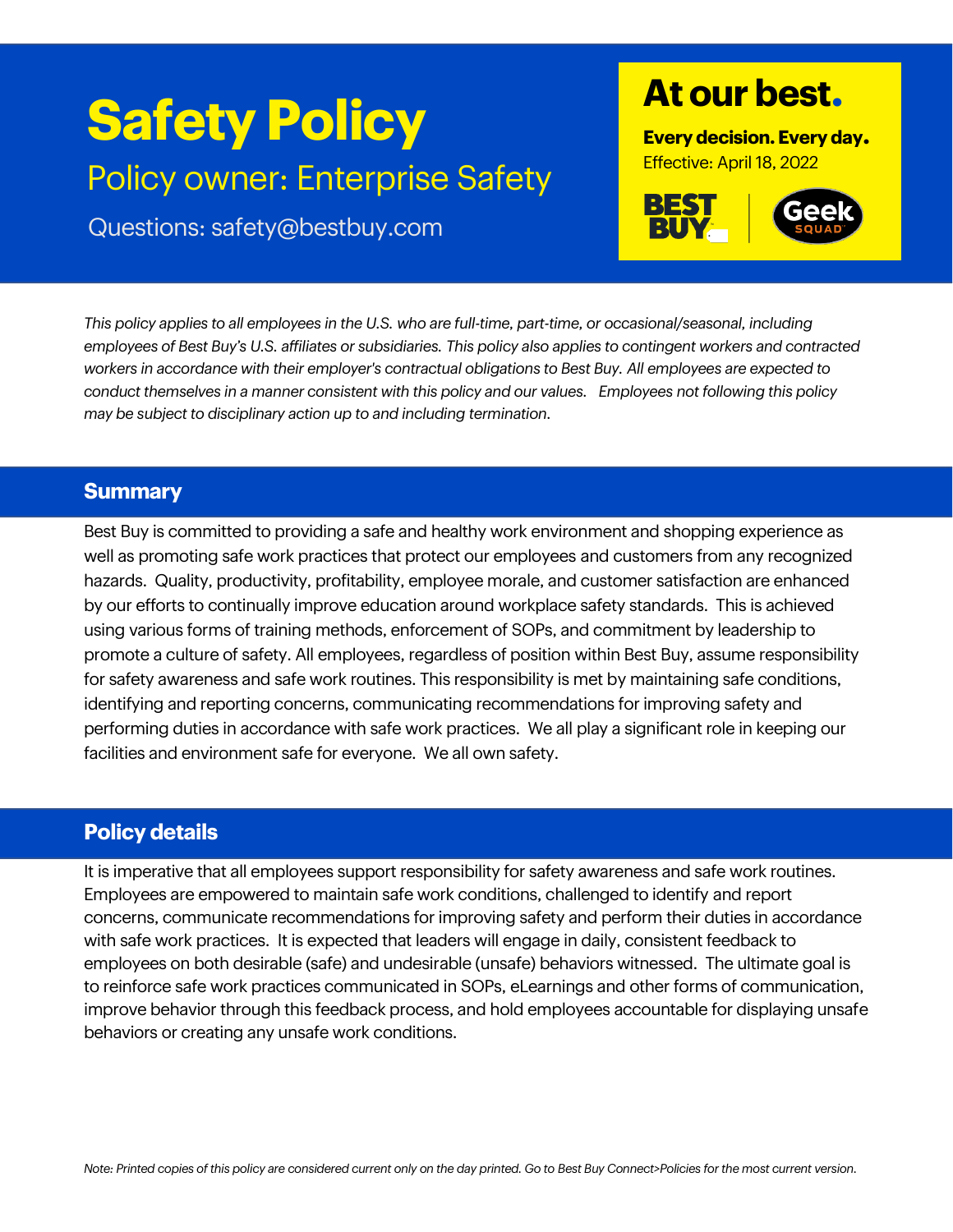#### **Training**

Employees must complete all mandatory Safety eLearnings and obtain required certifications before operating powered industrial equipment.

#### **Recordkeeping**

Employees must timely report and record all safety incidents and injuries and notify management immediately of any unsafe conditions or compromised equipment. Employees must also timely and accurately complete required safety checklists, daily inspection checklists and certification records.

#### **Use of Safe Work Practices**

Employees must follow safe work practices and may not engage in horseplay that could result in an employee or customer injury, property damage, or near miss activity. Employees must adhere to all safety signage and may never climb on or in steel racking, bypass manufacturer safety guards or lock out/tag out signage on powered industrial equipment or climb in equipment in order to resolve a problem with jammed or stuck materials. Employees must also use proper body mechanics while lifting, pushing and handling merchandise and utilize team lifts for heavy or awkwardly-shaped items.

#### **Use of Safety Equipment**

Employees must wear personal protective equipment (PPE) and fall protection as required and use only company-approved tools and equipment. Employees must ensure that emergency equipment and exit paths are accessible and unobstructed.

#### **Handling of Hazardous Waste**

Employees should identify and clean up spills, trash and debris without being prompted. Employees must also follow proper disposal procedures and may never discard hazardous or electronic waste in the trash or compactor.

#### **Exposure to health and safety hazards**

Exposure to health and safety hazards are to be identified, assessed and mitigated, which may include eliminating the hazard, substituting processes or materials, controlling through proper design, implementing engineering and administrative controls, preventative maintenance and safe work procedures (including lockout/tagout) and providing ongoing occupational health and safety training. Where hazards cannot be adequately controlled by these means, workers are to be provided with appropriate, well-maintained, personal protective equipment and educational materials about risks to them associated with these hazards.